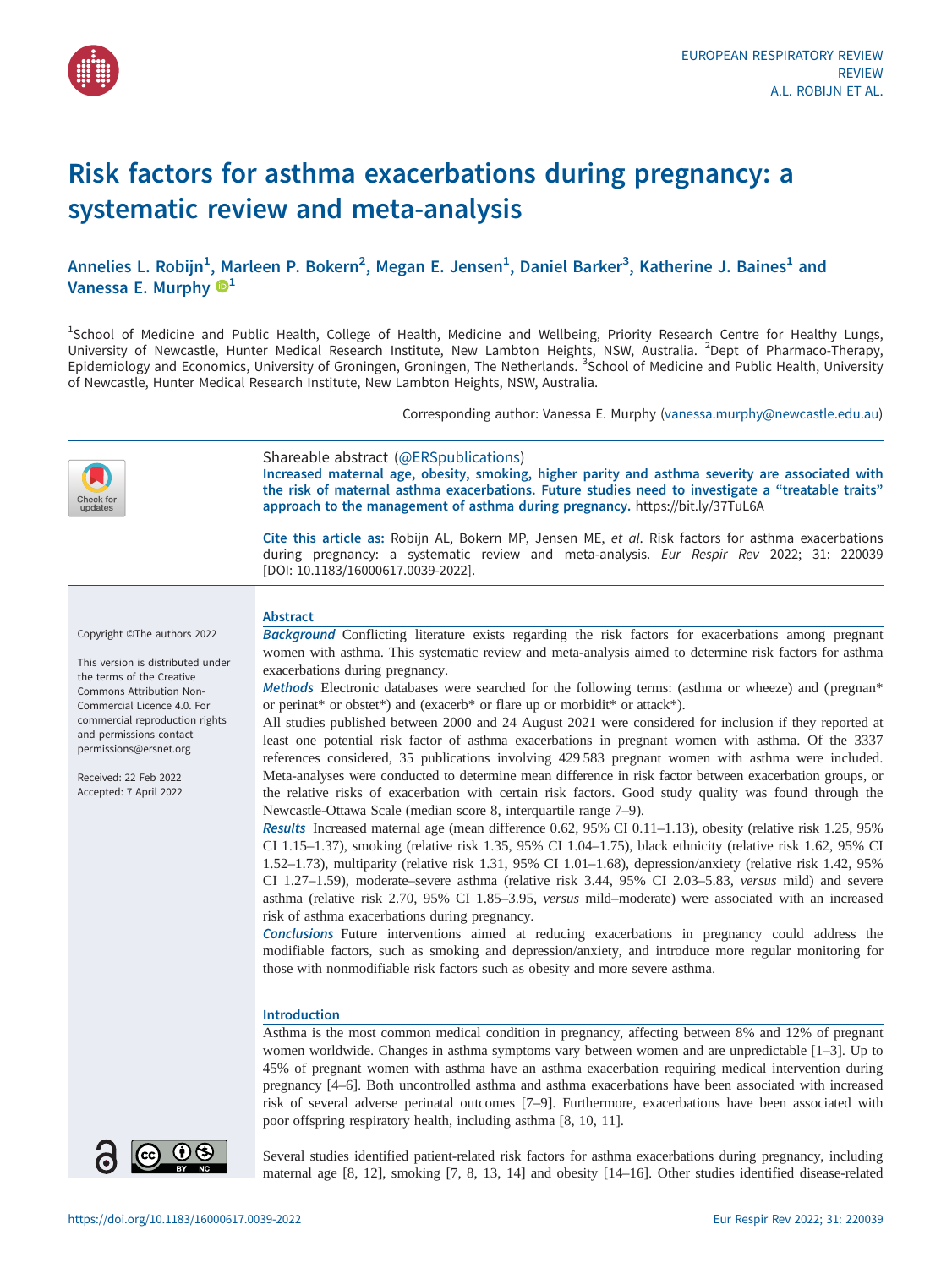factors such as increasing asthma severity [[4](#page-9-0), [5, 14](#page-9-0), [17](#page-9-0), [18](#page-9-0)] and lung function [\[5\]](#page-9-0). However, risks vary between studies, some studies report no associations, and no previous synthesis of this literature has been conducted.

Given the association between asthma exacerbations in pregnancy and adverse perinatal and infant health outcomes, it is important to identify risk factors that may be modifiable, allowing early identification and additional monitoring of women. The aim of this systematic review and meta-analysis is to synthesise recent literature to determine risk factors for asthma exacerbations during pregnancy and to quantify associations between risk factors and exacerbations.

# Methods

The review protocol was registered with the International Prospective Register Of Systematic Reviews (registration number CRD42020196190). The study was reported following the 2020 Preferred Reporting Items for Systematic Reviews and Meta-Analysis [\[19](#page-9-0)] and the Meta-Analysis of Observational Studies in Epidemiology guidelines [\[20](#page-9-0)].

# Information sources and search strategy

The search was conducted in electronic MEDLINE, Embase, Cumulative Index to Nursing and Allied Health and Cochrane Clinical Trials Register databases. The search terms (asthma or wheeze) and (pregnan\* or perinat\* or obstet\*) and (exacerb\* or flare up or morbidit\* or attack\*) were used to identify all potential studies for inclusion. The search was limited to studies conducted from 2000 to 24 August 2021 and available as an English-language publication.

# Study selection

Using Covidence systematic review software ([www.covidence.org](http://www.covidence.org)), two independent reviewers screened the abstracts of all identified studies and assessed the full texts of potential articles. Disagreements at either stage of study selection were resolved by consensus or referral to a third reviewer. Studies rejected at each stage of the review were recorded, along with the reasons for rejection at the full-text screening stage.

# **Eligibility**

Prospective or retrospective cohort studies, case–control studies and randomised controlled trials (RCTs) were included. We included studies that contained data from pregnant women with physician-diagnosed asthma (whether confirmed or subject self-report) or database-coded asthma diagnosis.

Exposures included patient characteristics that may be risk factors/predictors of exacerbation, including demographic characteristics, asthma characteristics, other health-related characteristics or pregnancy characteristics.

The outcome was asthma exacerbations requiring medical intervention such as hospitalisations, emergency department visits, unscheduled physician visits or oral corticosteroid (OCS) courses for asthma during pregnancy.

# Data extraction

Data from included studies was extracted and recorded in a standardised form including study population details, exacerbation definition and years and country of data collection. Data extraction was performed by one reviewer and checked by a second, with discrepancies resolved by discussion reaching consensus.

# Risk of bias assessment

Included studies were independently assessed by two reviewers, using the Newcastle–Ottawa Scale [[21\]](#page-9-0) for observational studies and the Cochrane Risk of Bias tool [[22\]](#page-10-0) for RCTs. Quality scores were recorded with extracted data. GRADE (Grading of Recommendations, Assessment, Development and Evaluations) was used to determine certainty of the meta-analysis results [\[23](#page-10-0)].

# Data synthesis and analysis

Narrative synthesis of the findings is structured around subject characteristics and distribution of potential predictors. Meta-analyses were conducted for risk factors reported by two or more studies with comparable exacerbation outcome definitions, using STATA 17.0 (StataCorp, College Station, TX, USA). A random-effects model was used for dichotomous outcomes to calculate relative risk (relative risk) with a 95% confidence interval when more than two studies were combined; alternatively, a fixed-effect model was used. For continuous outcomes, the mean difference was calculated between exacerbation groups. Forest plots were created for each meta-analysis.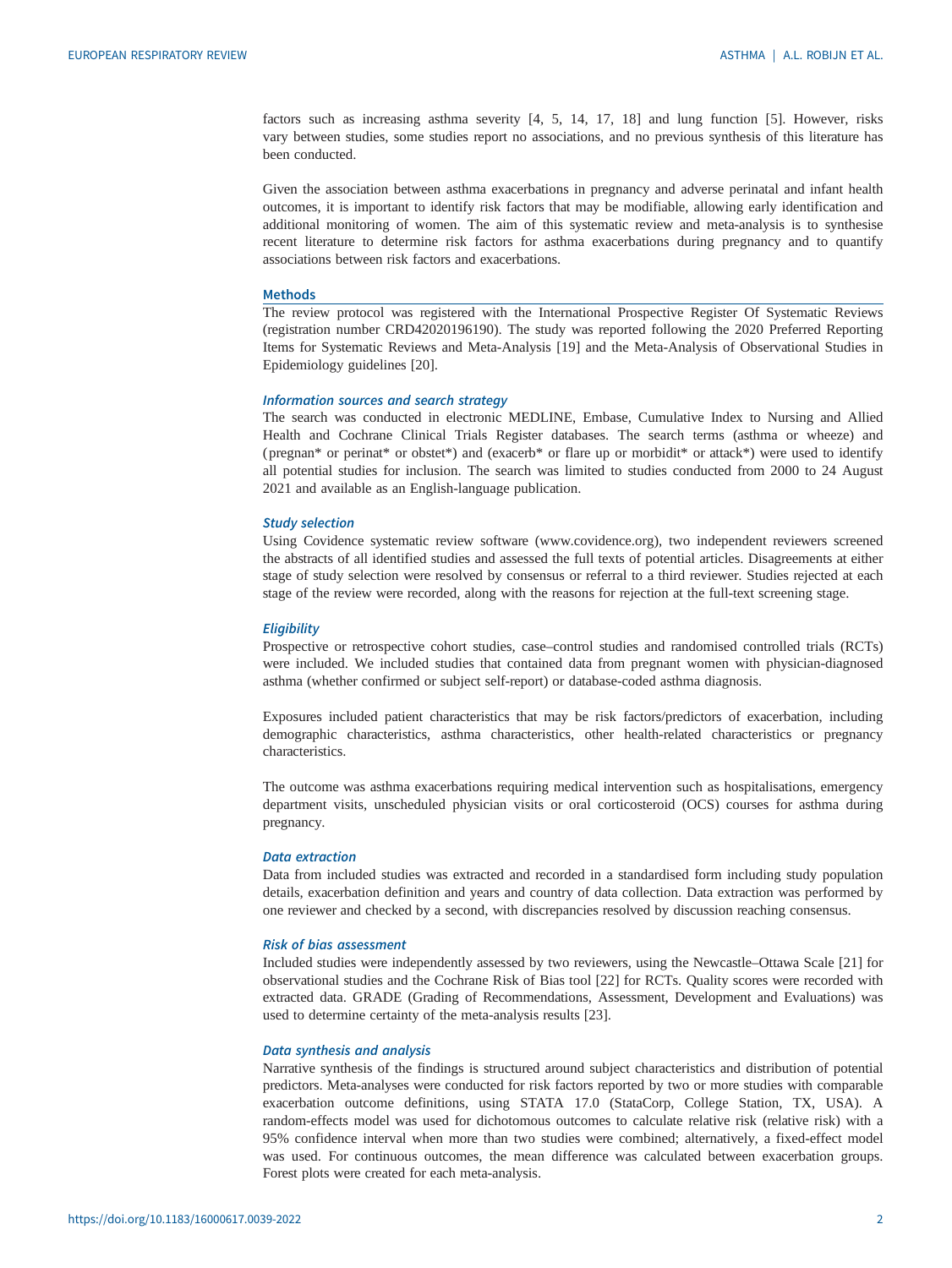Heterogeneity between studies was assessed using the  $I^2$  parameter ( $I^2$ >60% indicates heterogeneity) and Chi-squared test (p<0.1 indicating significant heterogeneity). To investigate heterogeneity, subgroup analysis with random effects by active asthma management was performed for analyses with significant heterogeneity. Publication bias was explored with Egger's tests for analyses including  $\geq 10$  studies or more.

# Results

35 articles were included in the review (figure 1). In total, 429 583 pregnant women with asthma were included; the proportion of women with an exacerbation during pregnancy ranged from 2.5% [[11](#page-9-0)] to 36.3% [\[4\]](#page-9-0). Studies were of good quality (median score 8, interquartile range (IQR) 7–9) [\(supplementary](http://err.ersjournals.com/lookup/doi/10.1183/16000617.0039-2022.figures-only#fig-data-supplementary-materials) [table S2](http://err.ersjournals.com/lookup/doi/10.1183/16000617.0039-2022.figures-only#fig-data-supplementary-materials)). All meta-analyses are presented in [supplementary table S3](http://err.ersjournals.com/lookup/doi/10.1183/16000617.0039-2022.figures-only#fig-data-supplementary-materials), and subgroup analyses in [supplementary table S4](http://err.ersjournals.com/lookup/doi/10.1183/16000617.0039-2022.figures-only#fig-data-supplementary-materials).

# Maternal factors

Maternal age was reported in nine studies [\[4, 8, 12](#page-9-0), [14,](#page-9-0) [24](#page-10-0)–[28\]](#page-10-0). Six studies [\[4, 12](#page-9-0), [24](#page-10-0)–[27](#page-10-0)] reporting mean±sp were combined in a meta-analysis finding exacerbations associated with higher age (mean difference 0.62 years, 95% CI 0.11–1.13 years;  $I^2$ =0.0%) ([figure 2a\)](#page-3-0). Four studies reported age categories; one study [\[8\]](#page-9-0) with a cut-off age of 34 years, and three [[4](#page-9-0), [14,](#page-9-0) [28](#page-10-0)] studies with a cut-off age of 35 years. Meta-analysis showed a 27% increased risk of exacerbation with maternal age ≥35 years (relative risk 1.27, 95% CI 1.06-1.52;  $I^2$ =87.8%). Heterogeneity remained after subgroup analysis.

Maternal body mass index (BMI) was reported in nine studies [\[4](#page-9-0), [12](#page-9-0), [14, 16](#page-9-0), [24](#page-10-0)–[27](#page-10-0), [29\]](#page-10-0). Two studies [[4](#page-9-0), [27\]](#page-10-0) reported data as median (IQR) with no statistical difference between exacerbation status; three studies [\[12](#page-9-0), [24](#page-10-0), [25](#page-10-0)] were combined in a meta-analysis, showing no association between exacerbation status and BMI (mean difference 1.82 kg·m<sup>-2</sup>, 95% CI –1.12–4.75 kg·m<sup>-2</sup>; I<sup>2</sup>=95.2%). Five studies [\[12, 14, 16](#page-9-0), [26](#page-10-0), [27\]](#page-10-0) reported BMI categories; meta-analysis showed a significant 25% increased risk of exacerbation in obese versus nonobese women (relative risk 1.25, 95% CI 1.15-1.37;  $I^2$ =0.0%) ([figure 2b\)](#page-3-0). One study [[29\]](#page-10-0) reported decreased odds of exacerbation for women with a nonobese BMI compared to an obese BMI.

Maternal cigarette smoking was reported in 10 studies [[4](#page-9-0), [8](#page-9-0), [12, 14](#page-9-0), [25](#page-10-0)–[30](#page-10-0)], of which nine [\[4](#page-9-0), [8, 12](#page-9-0), [14](#page-9-0), [25](#page-10-0)–[28](#page-10-0), [30\]](#page-10-0) were included in a meta-analysis, showing a 35% increased risk of exacerbation with current smoking versus nonsmoking (relative risk 1.35, 95% CI 1.04–1.75;  $I^2$ =94.0%) [\(figure 2c\)](#page-3-0). Heterogeneity remained in the active management subgroup.



FIGURE 1 Flow diagram of included studies.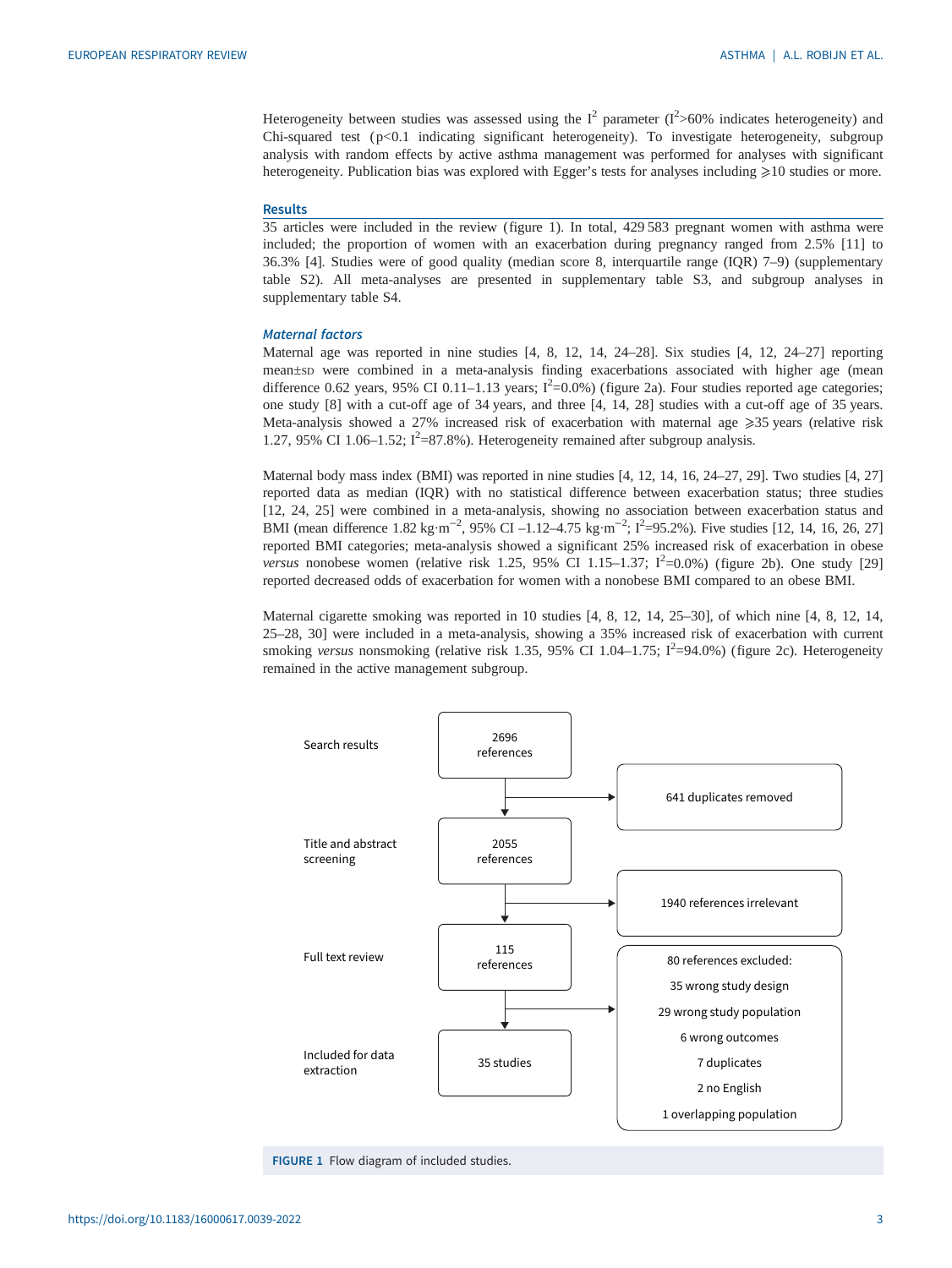<span id="page-3-0"></span>

| a)                                                                               |     |                         |      |                            |                             |               |
|----------------------------------------------------------------------------------|-----|-------------------------|------|----------------------------|-----------------------------|---------------|
| Study                                                                            | n   | Exacerbation<br>Mean±sp | n    | No exacerbation<br>Mean±sp | Mean difference<br>(95% CI) | Weight<br>(%) |
| ALI et al. (2018)                                                                | 99  | $32.1 \pm 5.2$          | 1184 | $31+4.7$                   | $1.10(0.13 - 2.07)$         | 27.31         |
| BOKERN et al. (2021)                                                             | 135 | $30.1 \pm 5.7$          | 1461 | $29.8 + 5.5$               | $0.30(-0.67-1.27)$          | 27.27         |
| GRZESKOWIAK et al. (2016)                                                        | 41  | $25.9 + 5.8$            | 148  | $26.2 \pm 5.6$             | $-0.30$ ( $-2.25-1.65$ )    | 6.77          |
| MURPHY et al. (2005)                                                             | 53  | $26.5 \pm 5.8$          | 93   | $26.2{\pm}4.8$             | $0.30(-1.45-2.05)$          | 8.44          |
| SHEBL et al. (2019)                                                              | 77  | $30.71 \pm 3.86$        | 231  | 29.95±4.3                  | $0.76(-0.34-1.86)$          | 21.33         |
| Yoo et al. (2020)                                                                | 62  | $26.5 \pm 6.3$          | 227  | $25.7 + 6$                 | $0.80 (-0.90 - 2.50)$       | 8.89          |
| Overall                                                                          |     |                         |      |                            | $0.62(0.11 - 1.13)$         |               |
| Heterogeneity: τ <sup>2</sup> =0.00, 1 <sup>2</sup> =0.00%, H <sup>2</sup> =1.00 |     |                         |      |                            |                             |               |

Test of  $\theta$ <sub>i</sub>= $\theta$ <sub>j</sub>: Q(5)=2.44, p=0.79

Test of  $\theta$ =0: z=2.39, p=0.02

 $\overline{\phantom{a}}$  $\overline{\phantom{a}}$  $-2$   $-1$  0 1 2 Mean difference

| $-0.30$ ( $-2.25-1.65$ ) | 6.77  |
|--------------------------|-------|
| $0.30 (-1.45 - 2.05)$    | 8.44  |
| $0.76(-0.34-1.86)$       | 21.33 |
| $0.80 (-0.90 - 2.50)$    | 8.89  |
| $0.62(0.11 - 1.13)$      |       |
|                          |       |
|                          |       |

| b)                                                                                         |       | Obese |       | Nonobese |     |                       | Risk ratio          | Weight |
|--------------------------------------------------------------------------------------------|-------|-------|-------|----------|-----|-----------------------|---------------------|--------|
| Study                                                                                      | + Exa | – Exa | + Exa | – Exa    |     |                       | (95% CI)            | (%)    |
| <b>BOKERN et al. (2021)</b>                                                                | 58    | 478   | 75    | 815      |     |                       | $1.28(0.93 - 1.78)$ | 7.16   |
| GRZESKOWIAK et al. (2016)                                                                  | 16    | 51    | 25    | 97       |     |                       | $1.17(0.67 - 2.02)$ | 2.49   |
| HENDLER et al. (2006)                                                                      | 190   | 331   | 359   | 813      |     |                       | $1.19(1.03 - 1.37)$ | 37.46  |
| ROBIJN et al. (2020)                                                                       | 313   | 5699  | 1001  | 24392    |     |                       | $1.32(1.17-1.49)$   | 49.56  |
| Yoo et al. (2020)                                                                          | 19    | 68    | 43    | 159      |     |                       | $1.03(0.64 - 1.65)$ | 3.33   |
| Overall<br>Heterogeneity: τ <sup>2=0.00</sup> , 1 <sup>2=0.00</sup> %, H <sup>2=1.00</sup> |       |       |       |          |     |                       | $1.25(1.15-1.37)$   |        |
| Test of $\theta_i = \theta_i$ : Q(4)=1.95, p=0.74                                          |       |       |       |          |     |                       |                     |        |
| Test of $\theta$ =0: z=5.08, p=0.00                                                        |       |       |       |          |     |                       |                     |        |
|                                                                                            |       |       |       |          | 0.7 | $1.5\,$<br>Risk ratio |                     |        |

| c)                                                                                            |       |                  |       |                            |     |                 |   |                        |               |
|-----------------------------------------------------------------------------------------------|-------|------------------|-------|----------------------------|-----|-----------------|---|------------------------|---------------|
| Study                                                                                         | + Exa | Smokers<br>– Exa | + Exa | <b>Nonsmokers</b><br>– Exa |     |                 |   | Risk ratio<br>(95% CI) | Weight<br>(%) |
| ABDULLAH et al. (2020)                                                                        | 973   | 16868            | 3482  | 82101                      |     |                 |   | $1.34(1.25 - 1.44)$    | 13.70         |
| <b>BOKERN et al. (2021)</b>                                                                   | 21    | 161              | 105   | 1101                       |     |                 |   | $1.33(0.85 - 2.06)$    | 9.93          |
| GRZESKOWIAK et al. (2016)                                                                     | 9     | 29               | 29    | 99                         |     |                 |   | $1.05(0.54 - 2.01)$    | 7.42          |
| Liu et al. (2019)                                                                             | 506   | 17034            | 1522  | 61975                      |     |                 |   | $1.20(1.09-1.33)$      | 13.56         |
| MURPHY et al. (2005)                                                                          | 13    | 23               | 40    | 70                         |     |                 |   | $0.99(0.60 - 1.64)$    | 9.20          |
| NEWMAN et al. (2010)                                                                          | 68    | 340              | 365   | 1436                       |     |                 |   | $0.82(0.65 - 1.04)$    | 12.44         |
| ROBIJN et al. (2020)                                                                          | 166   | 2700             | 1202  | 28468                      |     |                 |   | $1.43(1.22 - 1.67)$    | 13.17         |
| SHEBL et al. (2019)                                                                           | 22    | 11               | 55    | 220                        |     |                 |   | $3.33(2.38 - 4.67)$    | 11.25         |
| Yoo et al. (2020)                                                                             | 15    | 33               | 48    | 194                        |     |                 |   | $1.58(0.97 - 2.57)$    | 9.32          |
| Overall<br>Heterogeneity: τ <sup>2</sup> =0.13, 1 <sup>2</sup> =93.95%, H <sup>2</sup> =16.54 |       |                  |       |                            |     |                 |   | $1.35(1.04 - 1.75)$    |               |
| Test of $\theta_i = \theta_i$ : Q(8)=50.96, p=0.00                                            |       |                  |       |                            |     |                 |   |                        |               |
| Test of $\theta$ =0: z=2.22, p=0.03                                                           |       |                  |       |                            |     |                 |   |                        |               |
|                                                                                               |       |                  |       |                            | 0.6 | っ<br>Risk ratio | 4 |                        |               |

FIGURE 2 Forest plots of meta-analyses. a) Age, b) obesity and c) smoking status. Exa: exacerbation.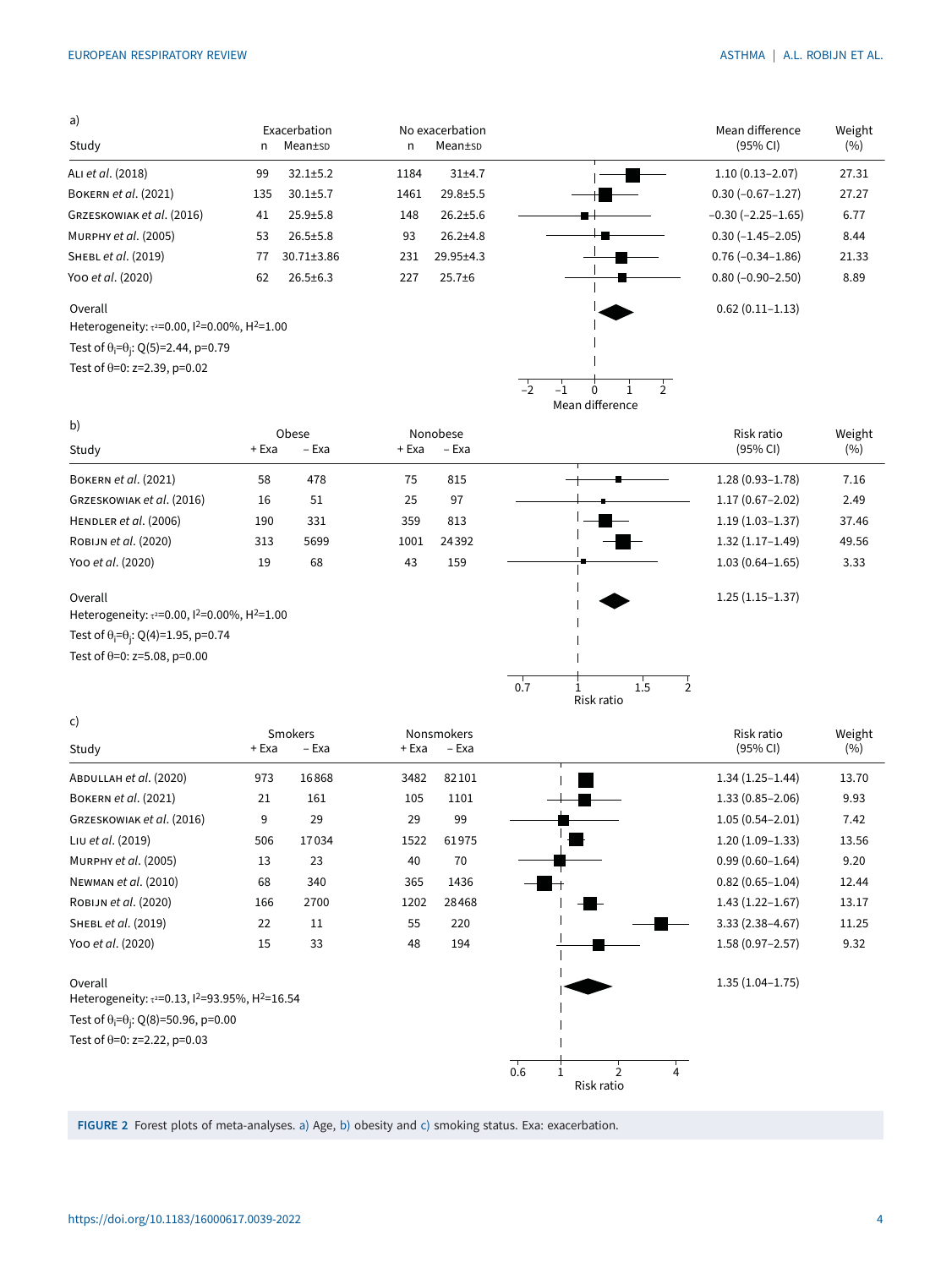Maternal ethnicity was reported in four studies [\[26](#page-10-0), [27](#page-10-0), [31, 32\]](#page-10-0), two [[26, 31\]](#page-10-0) of which were combined in a meta-analysis, showing an increased risk of exacerbation in American women of black versus white ethnicity (relative risk 1.62, 95% CI 1.52-1.73;  $I^2$ =94.0%). One study [[32\]](#page-10-0) also reported an increased risk of hospitalisation, emergency department visit and OCS use for women of black ethnicity. One Australian study reported no difference in exacerbations between women of white/European, Indigenous and other/ unknown ethnicity [\[27](#page-10-0)]. One study [\[14](#page-9-0)] reported an increased risk of exacerbations among women born outside Europe versus those born within Europe.

Three studies [[8](#page-9-0), [25, 28](#page-10-0)] reported on rurality of maternal residence and were combined in a meta-analysis showing no difference in exacerbation risk for rural versus metropolitan/regional residence (relative risk 0.92, 95% CI 0.66–1.28;  $I^2$ =95.2%). Heterogeneity remained after subgroup analysis.

Single studies found increased risks of exacerbations for women of low social class versus high class [[28\]](#page-10-0), women without a partner versus with a partner [[28\]](#page-10-0), women with at least three children in the household versus fewer than three children [\[28](#page-10-0)], women with  $\leq 12$  years versus  $\geq 13$  years of education [[14\]](#page-9-0) and women who were illiterate versus those with intermediate/high education [[25\]](#page-10-0).

One Canadian study [[26\]](#page-10-0) reported on insurance type ( public or private), showing no difference in exacerbation risk. Greater proportions of women with an exacerbation during pregnancy were in the "most deprived" categories for material deprivation and residential instability quintiles from the Ontario Marginalization Index [[8](#page-9-0)].

Maternal comorbidities were reported in seven studies [\[14](#page-9-0), [25, 26, 28](#page-10-0), [29, 33, 34](#page-10-0)]. Women with anxiety and/or depression were at significantly higher risk of exacerbation compared to women without anxiety and/or depression (relative risk 1.42, 95% CI 1.27-1.59;  $I^2$ =68.7%) (two studies [\[14](#page-9-0), [33](#page-10-0)]). One study [[27\]](#page-10-0) reported that women with higher risk scores on the Edinburgh Postnatal Depression Scale were at higher risk of exacerbations. Gastro-oesophageal reflux disease and allergic rhinitis were reported in two studies [\[25](#page-10-0), [26](#page-10-0)] and were not associated with exacerbation risk (relative risk 0.98, 95% CI 0.61–1.58;  $I^2$ =0.0% and relative risk 1.28, 95% CI 0.85–1.92;  $I^2$ =89.5%, respectively). Low vitamin D [[35\]](#page-10-0), allergy [\[29](#page-10-0)] and atopy [\[25](#page-10-0)] were each reported in one study and none were associated with exacerbation risk during pregnancy.

### Pregnancy factors

Women with exacerbations during pregnancy gained significantly less weight during pregnancy (mean difference  $-2.71$  kg, 95% CI  $-4.48-$  -0.94 kg; I<sup>2</sup>=69.3%) (three studies [[4, 12,](#page-9-0) [24](#page-10-0)]; [figure 3a\)](#page-5-0) compared to women without exacerbations. One study reported no difference in exacerbation risk between women who gained weight above recommendations versus below/within recommendations [[15\]](#page-9-0). Fetal sex was not associated with exacerbation risk based on a meta-analysis of 10 studies [\[4, 8, 12,](#page-9-0) [24](#page-10-0)–[28, 36, 37](#page-10-0)] (relative risk 1.05, 95% CI 0.89–1.25;  $I^2$ =88.9%; male versus female, no publication bias p=0.91), and in one study by exacerbation type [[38\]](#page-10-0). Heterogeneity remained in the active involvement subgroup. Six studies [[4](#page-9-0), [12](#page-9-0), [14,](#page-9-0) [24, 27](#page-10-0), [28](#page-10-0)] were included in a meta-analysis comparing showing a 31% increased risk of exacerbation for multiparous women versus nulliparous (relative risk 1.31, 95% CI 1.01–1.68;  $I^2$ =89.1%) [\(figure 3b\)](#page-5-0). Heterogeneity remained in the active involvement subgroup. Women carrying twins or triplets were at a more than two-fold increased risk of exacerbation compared to singleton pregnancies (relative risk 2.23, 95% CI 1.10-4.50;  $I^2$ =68.9%) (three studies [[24, 26](#page-10-0), [27\]](#page-10-0); [figure 3c](#page-5-0)). Heterogeneity did not remain in subgroup analysis.

Antenatal model of care (midwife/medical/shared care) was not associated with exacerbations [\[27](#page-10-0)].

#### Asthma factors

Six studies [\[4, 5](#page-9-0), [25](#page-10-0), [39](#page-10-0)–[41\]](#page-10-0) containing seven populations were included in meta-analyses showing that women with moderate/severe asthma, based on medication utilisation, were 3.4 times more likely to have an exacerbation compared to women with mild asthma (relative risk 3.44, 95% CI 2.03–5.83;  $I^2$ =99.2%) [\(figure 4a\)](#page-6-0). Women with severe asthma were 2.7 times more likely to have an exacerbation compared to moderate/mild asthma (relative risk 2.70, 95% CI 1.85-3.95;  $I^2$ =98.5%). Heterogeneity remained in subgroup analysis.

History of pre-pregnancy exacerbations, including hospitalisation [[27, 42\]](#page-10-0) (relative risk 3.75, 95% CI 2.82– 4.97;  $I^2$ =39.0%) ([figure 4b\)](#page-6-0), emergency department visits [[27, 42](#page-10-0)] (relative risk 3.80, 95% CI 2.94–4.90; I<sup>2</sup>=91.6%) [\(figure 4b\)](#page-6-0), outpatient visits [\[42](#page-10-0)], OCS courses [\[27](#page-10-0)] and mechanical ventilation [\[26](#page-10-0)] were associated with an increased risk of exacerbations during pregnancy. No history of pre-pregnancy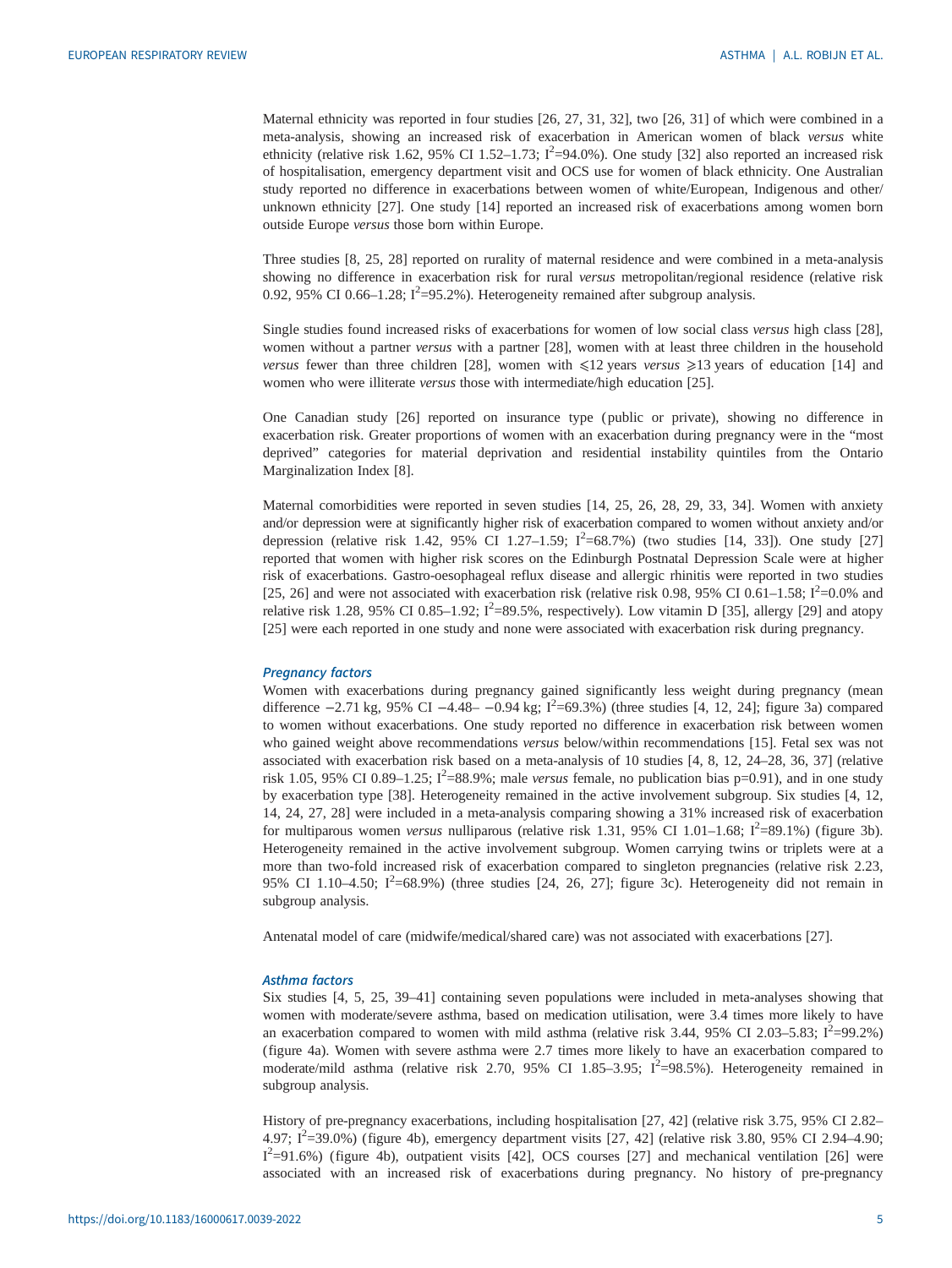<span id="page-5-0"></span>

| a)                                                                         |     | Exacerbation  |      | No exacerbation |    |                 |  | Mean difference           | Weight |
|----------------------------------------------------------------------------|-----|---------------|------|-----------------|----|-----------------|--|---------------------------|--------|
| Study                                                                      | n   | Mean±sp       | n    | Mean±sp         |    |                 |  | (95% CI)                  | (%)    |
| ALI et al. (2018)                                                          | 252 | $8 + 3.6$     | 1031 | $12 + 5.7$      |    |                 |  | $-4.00$ $(-4.74 - -3.26)$ | 44.89  |
| GRZESKOWIAK et al. (2016)                                                  | 41  | $9.8 \pm 7.2$ | 148  | $11 \pm 6.5$    |    |                 |  | $-1.20$ ( $-3.50-1.10$ )  | 26.69  |
| MURPHY et al. (2005)                                                       | 45  | $9.8 + 5.4$   | 74   | $11.9 + 6$      |    |                 |  | $-2.10(-4.24-0.04)$       | 28.42  |
| Overall<br>Heterogeneity: $\tau^2 = 1.68$ , $1^2 = 69.33\%$ , $H^2 = 3.26$ |     |               |      |                 |    |                 |  | $-2.71(-4.48 - -0.94)$    |        |
| Test of $\theta_i = \theta_i$ : Q(2)=7.18, p=0.03                          |     |               |      |                 |    |                 |  |                           |        |
| Test of $\theta$ =0: z=-3.00, p=0.00                                       |     |               |      |                 |    |                 |  |                           |        |
|                                                                            |     |               |      |                 | -4 |                 |  |                           |        |
|                                                                            |     |               |      |                 |    | Mean difference |  |                           |        |

| b)                                                                                           |       | Multiparous |     | <b>Nulliparous</b> |            | Risk ratio          | Weight |
|----------------------------------------------------------------------------------------------|-------|-------------|-----|--------------------|------------|---------------------|--------|
| Study                                                                                        | + Exa | – Exa       |     | + Exa – Exa        |            | (95% CI)            | (%)    |
| ALI et al. (2018)                                                                            | 51    | 360         | 48  | 824                |            | $2.25(1.55-3.28)$   | 15.12  |
| BOKERN et al. (2021)                                                                         | 87    | 664         | 46  | 629                |            | $1.70(1.21 - 2.39)$ | 16.06  |
| GRZESKOWIAK et al. (2016)                                                                    | 23    | 88          | 18  | 60                 |            | $0.90(0.52 - 1.55)$ | 11.06  |
| Liu et al. (2019)                                                                            | 1270  | 45026       | 819 | 35711              |            | $1.22(1.12-1.33)$   | 22.13  |
| MURPHY et al. (2005)                                                                         | 27    | 52          | 26  | 41                 |            | $0.88(0.57 - 1.35)$ | 13.74  |
| ROBIJN et al. (2020)                                                                         | 843   | 17481       | 587 | 14918              |            | $1.22(1.10-1.35)$   | 21.89  |
| Overall<br>Heterogeneity: τ <sup>2</sup> =0.07, 1 <sup>2</sup> =89.10%, H <sup>2</sup> =9.17 |       |             |     |                    |            | $1.30(1.01 - 1.68)$ |        |
| Test of $\theta_i = \theta_i$ : Q(5)=16.99, p=0.00                                           |       |             |     |                    |            |                     |        |
| Test of $\theta$ =0: z=2.06, p=0.04                                                          |       |             |     |                    |            |                     |        |
|                                                                                              |       |             |     |                    |            |                     |        |
|                                                                                              |       |             |     |                    | Risk ratio |                     |        |



FIGURE 3 Forest plots of meta-analyses. a) Gestational weight gain, b) parity and c) plurality. Exa: exacerbation.

exacerbations (hospitalisation/emergency department visits/OCS courses) was associated with reduced risk of exacerbations during pregnancy (OR 0.22, 95% CI 0.14–0.35) [\[29](#page-10-0)].

Nine [\[12, 14](#page-9-0), [26](#page-10-0), [27, 29](#page-10-0), [42](#page-10-0)–[45](#page-10-0)] studies reported the use of inhaled corticosteroid (ICS). Two studies [\[12](#page-9-0), [27\]](#page-10-0) reported that women using ICS at study enrolment (∼18 weeks' gestation) were 65% more likely to have an exacerbation later during pregnancy (relative risk 1.65, 95% CI 1.42–1.92;  $I^2$ =0.0%) ([figure 4c](#page-6-0)). One [\[29](#page-10-0)] study reported reduced odds for exacerbation among women without an ICS prescription in early pregnancy compared to those with ICS. One study reported that women using ICS with long-acting β-agonists (LABA) in mid-pregnancy were at increased risk of exacerbation [[27\]](#page-10-0). One study reported no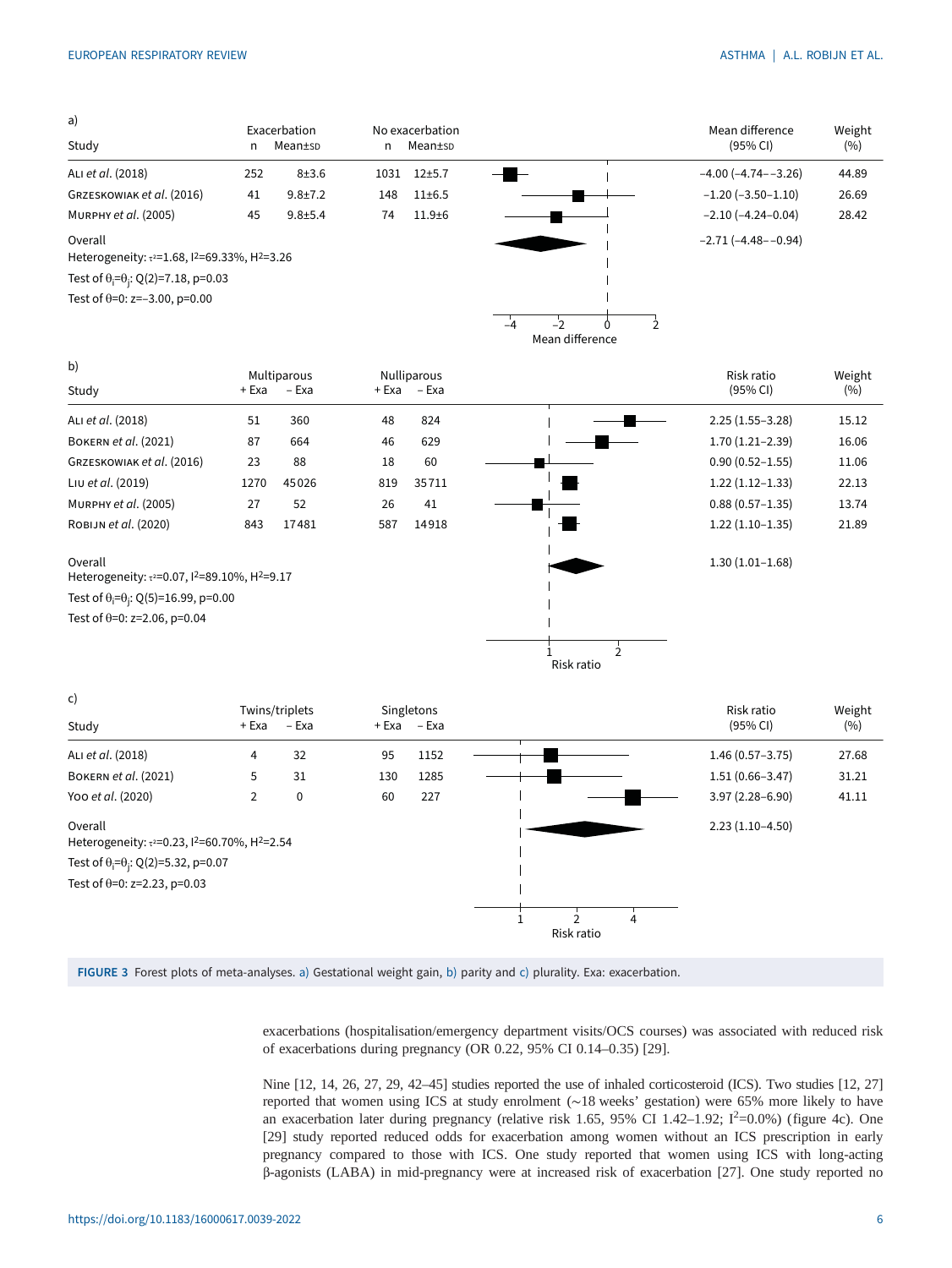<span id="page-6-0"></span>

| a)                                                                           |       | Severe/moderate | Mild  |             |                |                            |    | Risk ratio           | Weight |
|------------------------------------------------------------------------------|-------|-----------------|-------|-------------|----------------|----------------------------|----|----------------------|--------|
| Study                                                                        | + Exa | – Exa           |       | + Exa – Exa |                |                            |    | (95% CI)             | (%)    |
| CHARLTON et al. (2013)                                                       | 545   | 9216            | 98    | 9241        |                |                            |    | $5.32(4.30 - 6.59)$  | 15.51  |
| Сонем et al. (2019) MS                                                       | 1250  | 6689            | 1337  | 10828       |                |                            |    | $1.43(1.33 - 1.54)$  | 15.86  |
| Сонем et al. (2019) MAX                                                      | 11304 | 27345           | 14650 | 67446       |                |                            |    | $1.64(1.60-1.67)$    | 15.91  |
| MURPHY et al. (2005)                                                         | 48    | 35              | 5     | 58          |                |                            |    | 7.29 (3.08-17.23)    | 11.18  |
| SCHATZ et al. (2003)                                                         | 236   | 630             | 100   | 763         |                |                            |    | $2.35(1.90-2.91)$    | 15.51  |
| SHEBL et al. (2019)                                                          | 66    | 61              | 11    | 110         |                |                            |    | $5.72(3.18 - 10.29)$ | 13.29  |
| TANACAN et al. (2021)                                                        | 33    | 55              | 10    | 185         |                |                            |    | $7.31(3.77 - 14.17)$ | 12.74  |
| Overall<br>Heterogeneity: $\tau^2 = 0.46$ , $1^2 = 99.24\%$ , $H^2 = 132.17$ |       |                 |       |             |                |                            |    | $3.44(2.03 - 5.83)$  |        |
| Test of $\theta$ <sub>i</sub> = $\theta$ <sub>i</sub> : Q(6)=189.78, p=0.00  |       |                 |       |             |                |                            |    |                      |        |
| Test of $\theta$ =0: z=4.58, p=0.00                                          |       |                 |       |             |                |                            |    |                      |        |
|                                                                              |       |                 |       |             | $\overline{2}$ | $\mathsf{R}$<br>Risk ratio | 16 |                      |        |

| b)                                                  | History |       | No history |       |  | Risk ratio          | Weight |
|-----------------------------------------------------|---------|-------|------------|-------|--|---------------------|--------|
| Study                                               | + Exa   | – Exa | + Exa      | – Exa |  | (95% CI)            | (%)    |
| Hospitalisation                                     |         |       |            |       |  |                     |        |
| <b>BOKERN et al. (2021)</b>                         | 14      | 41    | 119        | 1263  |  | $2.96(1.82 - 4.80)$ | 43.56  |
| KIM et al. (2015)                                   | 26      | 91    | 520        | 9674  |  | $4.36(3.07 - 6.18)$ | 56.44  |
| Heterogeneity: $1^2$ =38.96%, $H^2$ =1.64           |         |       |            |       |  | $3.75(2.82 - 4.97)$ |        |
| Test of $\theta_i = \theta_i$ : Q(1)=1.64, p=0.20   |         |       |            |       |  |                     |        |
| Emergency department visit                          |         |       |            |       |  |                     |        |
| <b>BOKERN et al. (2021)</b>                         | 33      | 116   | 100        | 1188  |  | $2.85(2.00-4.07)$   | 73.72  |
| KIM et al. (2015)                                   | 24      | 49    | 522        | 9716  |  | $6.45(4.60 - 9.04)$ | 26.28  |
| Heterogeneity: $1^2$ =91.60%, H <sup>2</sup> =11.91 |         |       |            |       |  | $3.80(2.94 - 4.90)$ |        |
| Test of $\theta_i = \theta_i$ : Q(1)=11.91, p=0.00  |         |       |            |       |  |                     |        |



| c)<br>Study                                               | + Exa | ICS use<br>– Exa |     | No ICS use<br>+ Exa – Exa |            | Risk ratio<br>(95% CI) | Weight<br>(%) |
|-----------------------------------------------------------|-------|------------------|-----|---------------------------|------------|------------------------|---------------|
|                                                           |       |                  |     |                           |            |                        |               |
| <b>BOKERN et al. (2021)</b>                               | 82    | 51               | 478 | 824                       |            | $1.68(1.44 - 1.95)$    | 85.12         |
| GRZESKOWIAK et al. (2016)                                 | 17    | 44               | 24  | 104                       |            | $1.49(0.87 - 2.55)$    | 14.88         |
| Overall                                                   |       |                  |     |                           |            | $1.65(1.42 - 1.92)$    |               |
| Heterogeneity: I <sup>2=0.00%</sup> , H <sup>2=1.00</sup> |       |                  |     |                           |            |                        |               |
| Test of $\theta_i = \theta_i$ : Q(1)=0.19, p=0.66         |       |                  |     |                           |            |                        |               |
| Test of $\theta$ =0: z=6.50, p=0.00                       |       |                  |     |                           |            |                        |               |
|                                                           |       |                  |     |                           |            |                        |               |
|                                                           |       |                  |     |                           | Risk ratio |                        |               |

FIGURE 4 Forest plots of meta-analyses. a) Asthma severity, b) history of recent hospitalisation/emergency department visit for asthma and c) inhaled corticosteroid (ICS) use ∼18 weeks' gestation. Exa: exacerbation; MS: MarketScan (private insurance); MAX: Medicaid Analytic Extract (public insurance).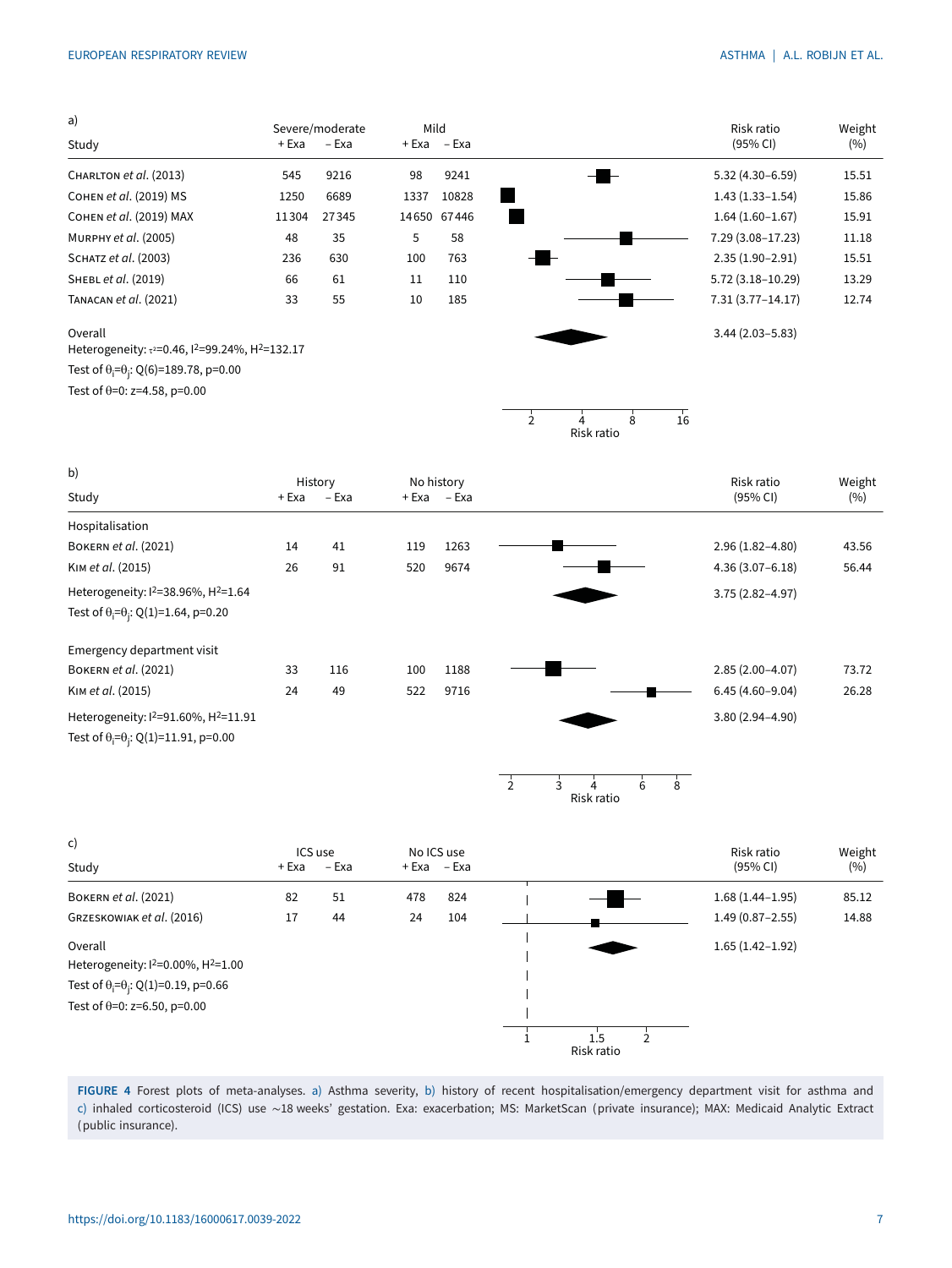difference in exacerbations per month during pregnancy between treatment groups (no ICS, ICS mono-therapy, ICS/LABA therapy) [[45\]](#page-10-0). Additionally, this study reported higher odds of exacerbation among those treated with ICS/LABA in mid-pregnancy compared to no ICS [[45\]](#page-10-0).

Two studies reported on medication dosage; one found significant odds for exacerbation with mid-pregnancy low–moderate doses versus no ICS and for high doses versus no ICS. One RCT reported no difference in risk of exacerbation among women treated with beclomethasone versus theophylline [[44\]](#page-10-0). No difference was found between step-up in ICS dose versus step-down [\[46](#page-10-0)]

Four [\[4,](#page-9-0) [25, 27, 29](#page-10-0)] studies reported various spirometry measures. One study [\[29](#page-10-0)] reported reduced risk of future exacerbations in women with a forced expiratory volume in 1 s  $(FEV<sub>1</sub>)/$  forced vital capacity (FVC) ratio above the lower limit of normal (LLN) compared to a ratio below the LLN. In one study [[27\]](#page-10-0), decreased FEV<sub>1</sub>% predicted was associated with an increased risk of future exacerbations treated with OCS, while mean FVC% predicted also differed in women treated with OCS versus no OCS [\[27](#page-10-0)]. Other studies reported no differences in lung function by exacerbation status [[4](#page-9-0), [25](#page-10-0), [27, 29\]](#page-10-0).

Lung inflammation measured by fraction of exhaled nitric oxide  $(F_{\text{eNO}})$  was not associated with future exacerbations in one study [\[27](#page-10-0)], whereas another study reported a reduced risk of exacerbations for those with  $F_{\text{eNO}}$  levels <25 ppb [\[29](#page-10-0)]. There was no difference between asthma subtypes [\[47](#page-10-0)].

Higher scores on the Asthma Quality of Life Questionnaire were associated with reduced risk of exacerbation [\[48](#page-10-0)], with similar estimates for the emotion and symptom subdomains [[49\]](#page-10-0). Higher scores on the consequences, identity and emotional response domains from the illness perception questionnaire were associated with increased exacerbation risk during pregnancy [[49\]](#page-10-0), but no association with Pregnancy Asthma Control Test [[50\]](#page-11-0). The same study [\[49](#page-10-0)] reported a reduced risk of exacerbations with lower scores on the Perceived Control of Asthma Questionnaire. Worse asthma control measured using the Asthma Control Questionnaire [[27\]](#page-10-0) or Global Initiative for Asthma (GINA) standards [[27,](#page-10-0) [51\]](#page-11-0) was associated with an increased risk of exacerbations. Clinically stable asthma (well controlled by GINA guidelines,  $FEV<sub>1</sub>$  $>80\%$  predicted and  $F_{\text{eNO}}$  <25 ppb) before 18 weeks' gestation was associated with a reduced risk of exacerbations during the remainder of pregnancy [\[29](#page-10-0)].

Two studies reported antenatal asthma management strategies. A nurse-led programme versus standard care did not have a significant effect on reducing exacerbations [\[52](#page-11-0)], while an inflammation-based management versus a symptom-based management significantly reduced exacerbation risk during pregnancy [[53\]](#page-11-0).

One study reported higher prevalence of certain self-reported asthma triggers, such as reflux, work environment, pets, foods, aspirin and fumes, among pregnant women who experienced an exacerbation compared to those who did not exacerbate [\[27](#page-10-0)].

Asthma self-management skills such as correct medication knowledge and ICS nonadherence at ∼18 weeks' gestation were not associated with future exacerbations, whereas good inhaler technique and possession of a written action plan were associated with an increased risk of exacerbations in one study [\[27](#page-10-0)].

#### **Discussion**

### Main findings

This is the first systematic review and meta-analysis to synthesise the literature on risk factors for asthma exacerbations during pregnancy. The greatest increased risk of exacerbations requiring medical intervention was a 3.4-fold increased risk for women with moderate to severe asthma, compared to women with mild asthma. Women carrying twins/triplets were at a 2.2-fold risk for an exacerbation compared to women carrying singletons. Furthermore, there was a 62% increased risk for asthma exacerbations in pregnancy for women of black ethnicity, a 42% increased risk for women with depression and anxiety, a 35% increased risk for current smokers, a 31% increased risk for multiparous women, a 27% increased risk for women aged >35 years and a 25% increased risk for obese women.

# Strengths and limitations

Although some of the factors presented in this review are already known, this study has several strengths: the systematic approach to reviewing the literature, the inclusion of meta-analyses and the use of GRADE, showing high certainty for many of the analyses. However, there were some limitations, including high heterogeneity between studies. The latter may have been related to the observational nature of the cohort studies reviewed, and the influence of potential confounding factors.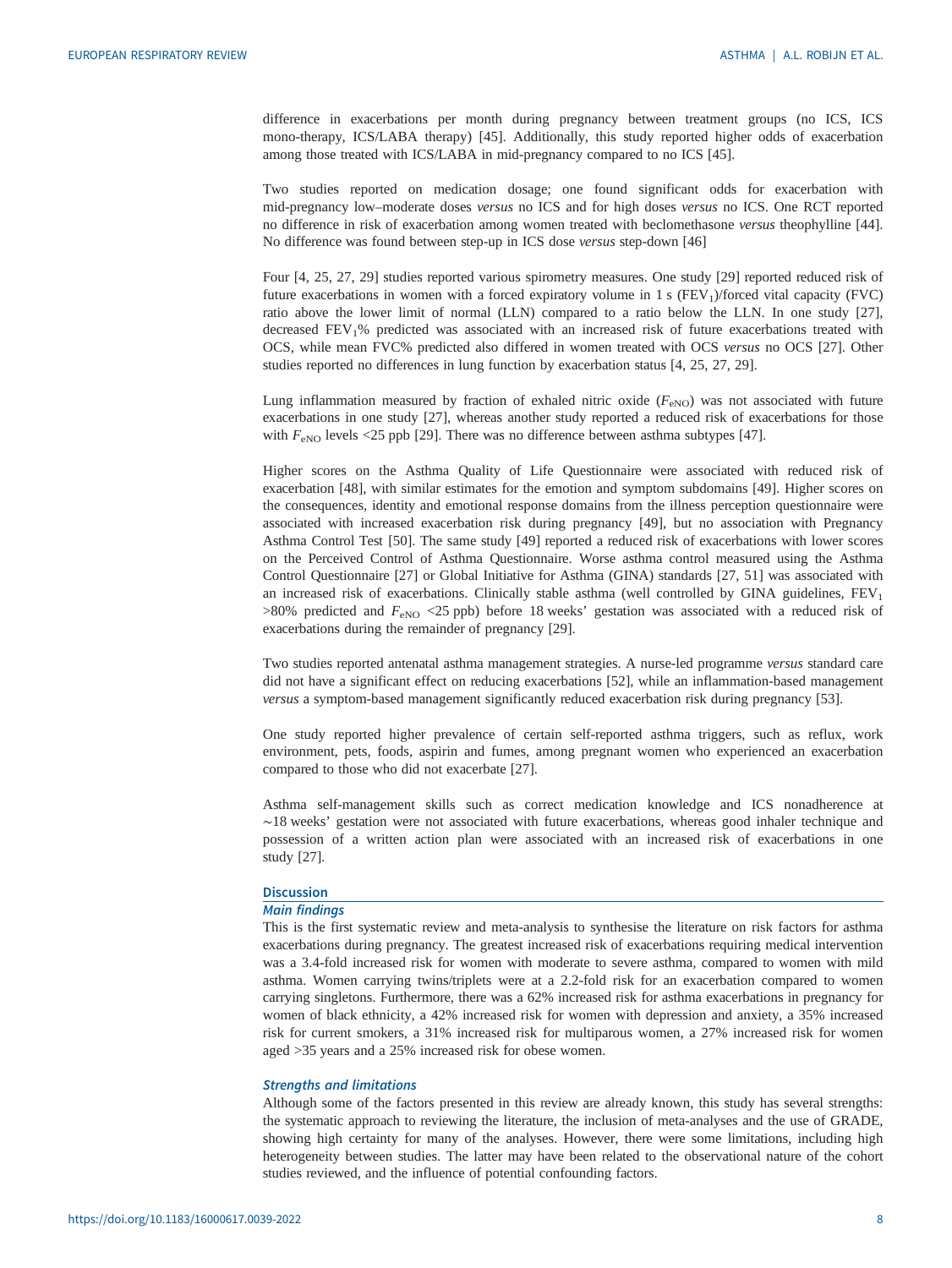ICS use varies between countries [\[54](#page-11-0)] and may be associated with different prevalence of exacerbations. Unfortunately, we were only able to combine two Australian studies on ICS use at 18 weeks' gestation to give a relative risk of ICS use or dose for asthma exacerbations in pregnancy. Individual studies showed that expectant mothers with lower education and those born outside Europe were at increased risk of having an asthma exacerbation. Further research is needed to determine whether these factors, and black ethnicity, are indicative of health literacy and whether that is the underlying risk factor. Health literacy has been reported to affect long-term asthma outcomes and exacerbations [[55\]](#page-11-0). Others may also have underlying risk factors; indicators such as pre-pregnancy exacerbations, ICS or ICS/LABA use, good inhaler technique and possession of a written action plan may be associated with moderate–severe asthma.

# Interpretation

Several of the risk factors for exacerbation identified in this review are also risk factors for adverse perinatal outcomes, in general, and specifically for women with asthma. Cigarette smoking is known to contribute to low birthweight [\[56\]](#page-11-0) and preterm birth [[57\]](#page-11-0), adverse outcomes that are more common among women with asthma [[58\]](#page-11-0), and specifically those who exacerbate during pregnancy [[9](#page-9-0), [59\]](#page-11-0). Among adults with asthma, smoking reduces response to treatment with corticosteroids [\[60](#page-11-0)–[62\]](#page-11-0). Therefore, smoking cessation is recommended for all people with asthma who smoke, as achieving good asthma control is more difficult among smokers. For women of childbearing age smoking cessation prior to pregnancy may improve asthma control, increase responsiveness to treatment and improve perinatal and infant outcomes [\[56](#page-11-0), [57](#page-11-0), [63](#page-11-0), [64](#page-11-0)].

We showed previously that maternal overweight and obesity, but not excess gestational weight gain [[65\]](#page-11-0), was associated with exacerbations of asthma in pregnancy, and driven by macrophage activation, measured as elevated serum soluble CD163 [[15\]](#page-9-0). Among adults with asthma, obesity reduces response to ICS treatment, limiting asthma control [[66\]](#page-11-0). The results of this review support recommendations to lose weight prior to pregnancy for women with asthma with overweight and obese BMI. Weight loss may reduce exacerbation risk, and the risk of adverse perinatal outcomes [\[67](#page-11-0), [68](#page-11-0)].

The prevalence of depression and other mental illnesses is common among pregnant women with asthma [\[33](#page-10-0), [69\]](#page-11-0). Adults with asthma and depression/anxiety have higher rates of other risk factors for asthma exacerbations, such as smoking, obesity and increasing asthma severity, compared to adults with asthma without depression/anxiety [\[70](#page-11-0)]. It is unknown whether the biological changes associated with mental illness increase the risk of exacerbation or whether the risk of exacerbations can be mitigated by treatment, both pharmaceutical and nonpharmaceutical.

Healthcare professionals caring for women with asthma who are pregnant or planning a pregnancy could use the risk factors from this review to identify women at particular risk of exacerbation. For women planning a pregnancy, modifiable risk factors such as obesity and smoking should be addressed as early as possible to mitigate the risk of exacerbations. These data support the development of a "treatable traits" approach to asthma management during pregnancy, which in addition to pulmonary traits (such as airway inflammation and symptoms), addresses extrapulmonary traits such as depression/anxiety and behavioural traits such as smoking. In the context of severe asthma, traits such as being prone to exacerbations, depression and vocal cord dysfunction, were associated with future exacerbation risk [[71, 72\]](#page-11-0), and a trial of a treatable traits approach improved both asthma control and health-related quality of life [\[73](#page-11-0)].

In conclusion, this systematic review and meta-analysis has corroborated an increased asthma exacerbation risk in pregnancy in association with moderate and severe asthma, maternal age, obesity, smoking, black ethnicity, depression and anxiety and parity. Future interventions aimed at reducing exacerbations in pregnancy could address modifiable factors and introduce more regular monitoring for those with nonmodifiable risk factors.

Provenance: Submitted article, peer reviewed.

Author contributions: A.L. Robijn: study selection, data extraction, data analysis, interpretation of results, writing of manuscript. M.P. Bokern: protocol development, study selection, data extraction. M.E. Jensen: study conception, development search strategy. D. Barker: protocol development, statistical advisor. K.J. Baines: protocol development. V.E. Murphy: study conception, development search strategy, interpretation of results, manuscript writing. All authors read and approved the final manuscript.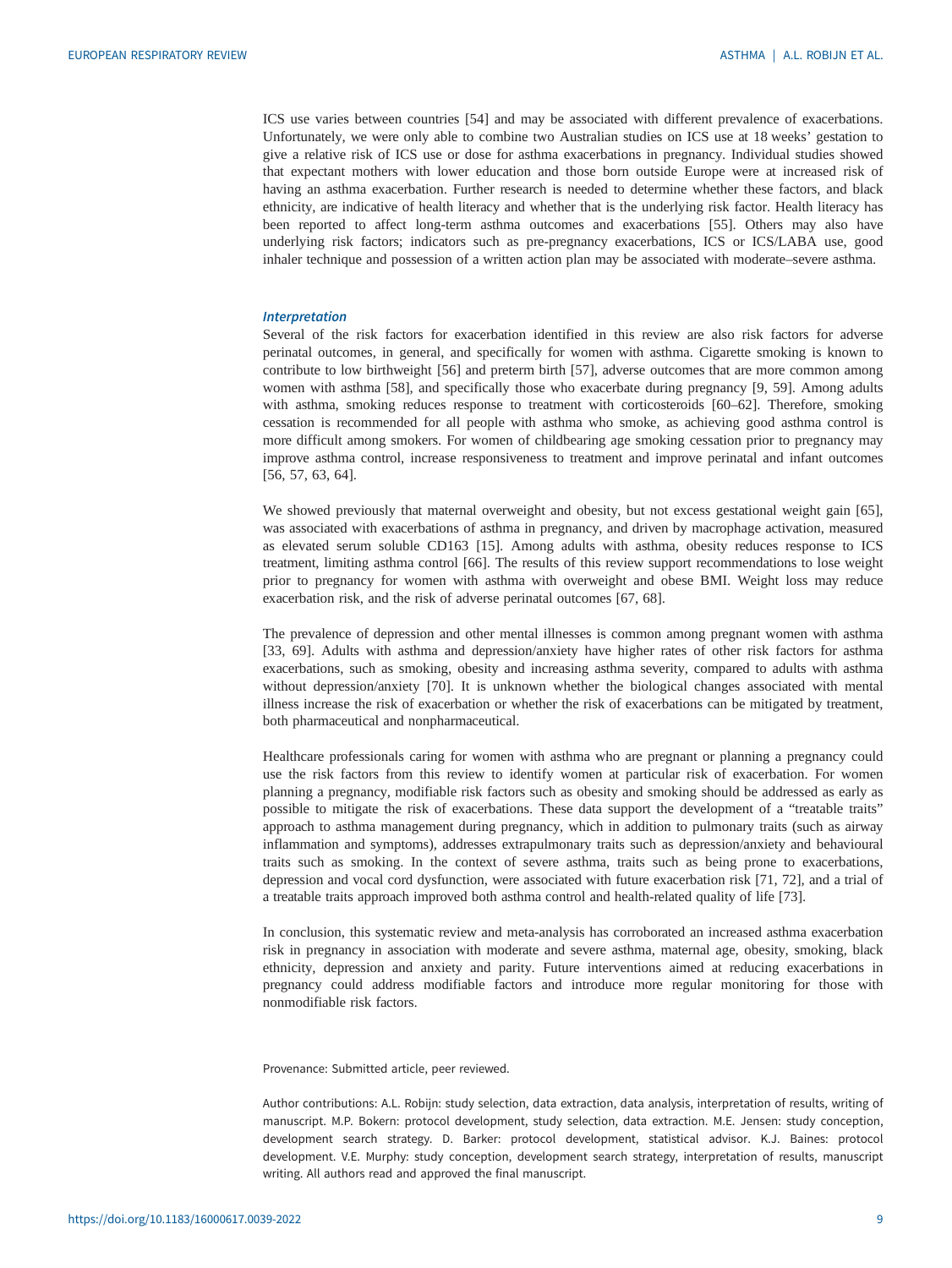<span id="page-9-0"></span>Conflict of interest: M.P. Bokern reports support for the present manuscript from Groningen Research Institute of Pharmacy, PharmacoTherapy, Epidemiology and Economics, University of Groningen, Groningen, the Netherlands and Department of Non-Communicable Disease Epidemiology, London School of Hygiene and Tropical Medicine, London, UK. M.P. Bokern reports grants or contracts from GlaxoSmithKline (GSK PhD scholarship at London School of Hygiene and Tropical Medicine), outside the submitted work. V.E. Murphy reports support for the present manuscript from Medical Research Future Fund Investigator Grant (paid to her institution). The remaining authors have nothing to disclose.

Support statement: M.E. Jensen is supported by a Peggy Lang Hunter Children's Research Foundation Early Career Fellowship. K.J. Baines is funded by an Australian Lung Foundation COPD Research Fellowship and received funding from NHMRC (APP1104645 and APP1144941), and the John Hunter Charitable Trust. V.E. Murphy received a Career Development Fellowship from the NHMRC (grant no. APP1084816), the Gladys M. Brawn Memorial Career Development Fellowship from the University of Newcastle and the Medical Research Futures Fund Investigator Grant (application ID 1196252). The authors alone are responsible for the content of this manuscript. No funding was received for the study.

### **References**

- 1 Hansen C, Joski P, Freiman H, et al. Medication exposure in pregnancy risk evaluation program: the prevalence of asthma medication use during pregnancy. Matern Child Health J 2013; 17: 1611–1621.
- 2 Rejnö G, Lundholm C, Gong T, et al. Asthma during pregnancy in a population-based study pregnancy complications and adverse perinatal outcomes. PLoS One 2014; 9: e104755.
- 3 Sawicki E, Stewart K, Wong S, et al. Management of asthma by pregnant women attending an Australian maternity hospital. Aust NZJ Obstet Gynaecol 2012; 52: 183–188.
- 4 Murphy VE, Gibson P, Talbot PI, et al. Severe asthma exacerbations during pregnancy. Obstet Gynecol 2005; 106: 1046–1054.
- 5 Schatz M, Dombrowski MP, Wise R, et al. Asthma morbidity during pregnancy can be predicted by severity classification. J Allergy Clin Immunol 2003; 112: 283–288.
- 6 Murphy VE, Gibson PG, Smith R, et al. Asthma during pregnancy: mechanisms and treatment implications. Eur Respir J 2005; 25: 731–750.
- 7 Yland JJ, Bateman BT, Huybrechts KF, et al. Perinatal outcomes associated with maternal asthma and its severity and control during pregnancy. J Allergy Clin Immunol Pract 2020; 8: 1928–1937.
- 8 Abdullah K, Zhu J, Gershon A, et al. Effect of asthma exacerbation during pregnancy in women with asthma: a population-based cohort study. Eur Respir J 2020; 55: 1901335.
- 9 Namazy JA, Murphy VE, Powell H, et al. Effects of asthma severity, exacerbations and oral corticosteroids on perinatal outcomes. Eur Respir J 2013; 41: 1082–1090.
- 10 Martel MJ, Rey É, Beauchesne MF, et al. Control and severity of asthma during pregnancy are associated with asthma incidence in offspring: two-stage case-control study. Eur Respir J 2009; 34: 579–587.
- 11 Liu X, Agerbo E, Schlünssen V, et al. Maternal asthma severity and control during pregnancy and risk of offspring asthma. J Allergy Clin Immunol 2018; 141: 886–892.
- 12 Grzeskowiak LE, Smith B, Roy A, et al. Patterns, predictors and outcomes of asthma control and exacerbations during pregnancy: a prospective cohort study. ERJ Open Res 2016; 2: 00054-2015.
- 13 Murphy VE, Clifton VL, Gibson PG. The effect of cigarette smoking on asthma control during exacerbations in pregnant women. Thorax 2010; 65: 739–744.
- 14 Robijn AL, Brew BK, Jensen ME, et al. Effect of maternal asthma exacerbations on perinatal outcomes: a population-based study. ERJ Open Res 2020; 6: 00295–02020.
- 15 Murphy VE, Jensen ME, Powell H, et al. Influence of maternal body mass index and macrophage activation on asthma exacerbations in pregnancy. J Allergy Clin Immunol Pract 2017; 5: 981–987.
- 16 Hendler I, Schatz M, Momirova V, et al. Association of obesity with pulmonary and nonpulmonary complications of pregnancy in asthmatic women. Obstet Gynecol 2006; 108: 77–82.
- 17 Williams DA. Asthma and pregnancy. Acta Allergol 1967; 22: 311-323.
- 18 Belanger K, Hellenbrand M, Holford T, et al. Effect of pregnancy on maternal asthma symptoms and medication use. Obstet Gynecol 2010; 115: 559–567.
- 19 Page MJ, McKenzie JE, Bossuyt PM, et al. The PRISMA 2020 statement: an updated guideline for reporting systematic reviews. Syst Rev 2021; 10: 89.
- 20 Stroup DF, Berlin JA, Morton SC, et al. Meta-analysis of observational studies in epidemiology: a proposal for reporting. Meta-analysis Of Observational Studies in Epidemiology (MOOSE) group. JAMA 2000; 283: 2008–2012.
- 21 Wells GA, Shea B, O'Connell D, et al. The Newcastle-Ottawa Scale (NOS) for Assessing the Quality of Nonrandomised Studies in Meta-analyses. 2009. [http://www.ohri.ca/programs/clinical\\_epidemiology/oxford.](http://www.ohri.ca/programs/clinical_epidemiology/oxford.asp) [asp](http://www.ohri.ca/programs/clinical_epidemiology/oxford.asp) Date last accessed: 17 March 2021.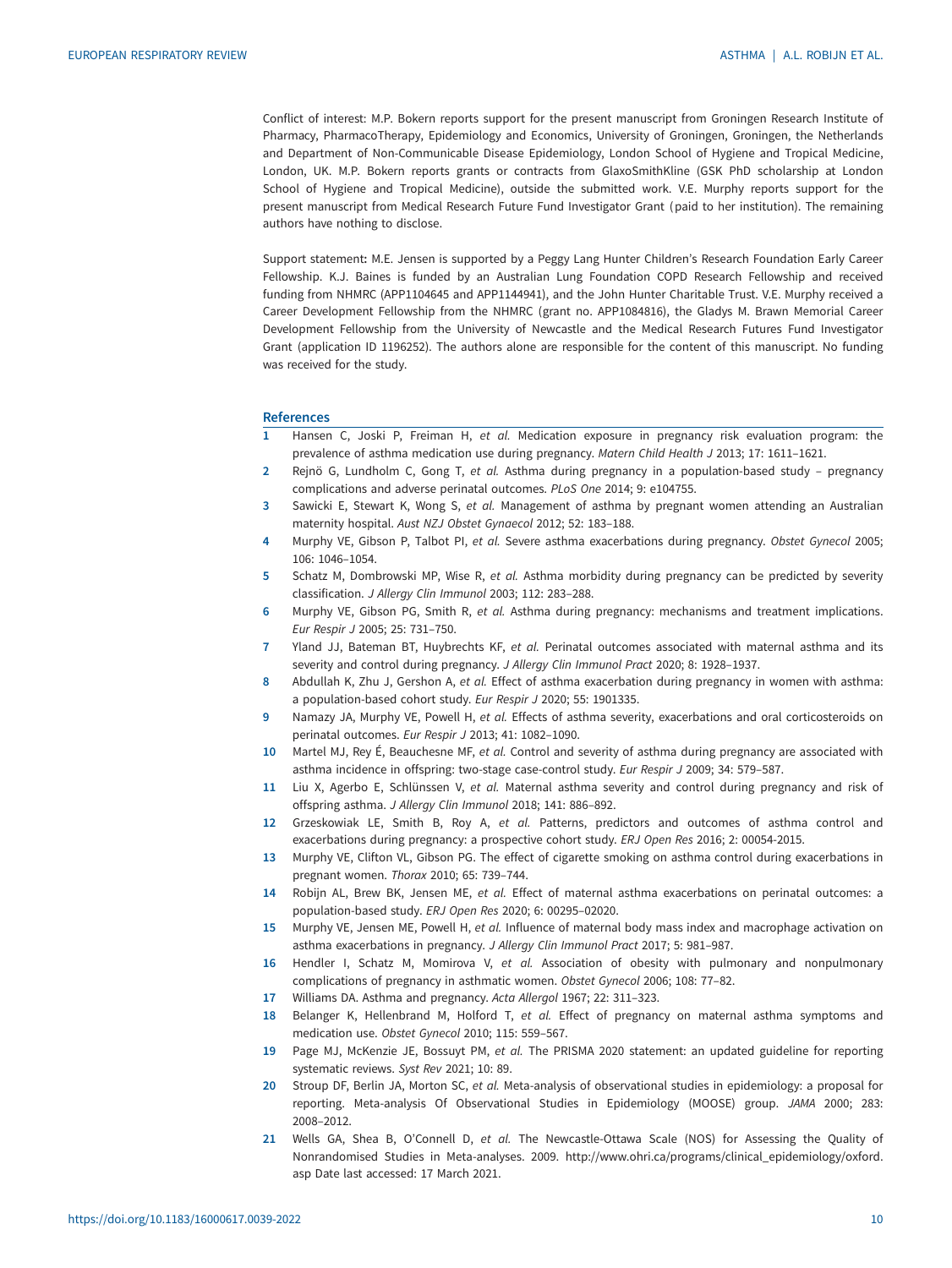- <span id="page-10-0"></span>22 Higgins JPT, Altman DG, Gøtzsche PC, et al. The Cochrane Collaboration's tool for assessing risk of bias in randomised trials. BMJ 2011; 343: d5928.
- 23 Guyatt GH, Oxman AD, Vist GE, et al. GRADE: an emerging consensus on rating quality of evidence and strength of recommendations. BMJ 2008; 336: 924–926.
- 24 Ali Z, Nilas L, Ulrik CS. Excessive gestational weight gain in first trimester is a risk factor for exacerbation of asthma during pregnancy: a prospective study of 1283 pregnancies. J Allergy Clin Immunol 2018; 141: 761–767.
- 25 Shebl E, Abbas A, Ramadan M. Incidence, risk factors, and outcome of bronchial asthma exacerbation in pregnancy: is there a change from prior estimates? Egypt J Chest Dis Tuberc 2019; 68: 536-541.
- 26 Yoo EJ, Lee NL, Huang KP, et al. Clinical characteristics of severe asthma exacerbations among inner-city women in pregnancy. J Allergy Clin Immunol Pract 2020; 8: 395–397.
- 27 Bokern M, Robijn A, Jensen ME, et al. Factors associated with asthma exacerbations during pregnancy. J Allergy Clin Immunol Pract 2021; 9: 4343–4352.
- 28 Liu X, Dalsgaard S, Munk-Olsen T, et al. Parental asthma occurrence, exacerbations and risk of attention-deficit/hyperactivity disorder. Brain Behav Immun 2019; 82: 302–308.
- 29 Ali Z, Nilas L, Ulrik CS. Determinants of low risk of asthma exacerbation during pregnancy. Clin Exp Allergy 2018; 48: 23–28.
- 30 Newman RB, Momirova V, Dombrowski MP, et al. The effect of active and passive household cigarette smoke exposure on pregnant women with asthma. Chest 2010; 137: 601–608.
- 31 Enriquez R, Griffin MR, Carroll KN, et al. Effect of maternal asthma and asthma control on pregnancy and perinatal outcomes. J Allergy Clin Immunol 2007; 120: 625–630.
- 32 Carroll KN, Griffin MR, Gebretsadik T, et al. Racial differences in asthma morbidity during pregnancy. Obstet Gynecol 2005; 106: 66–72.
- 33 Grzeskowiak LE, Smith B, Roy A, et al. Impact of a history of maternal depression and anxiety on asthma control during pregnancy. J Asthma 2017; 54: 706–713.
- 34 Jensen ME, Camargo CA, Harvey SM, et al. Serum 25 hydroxyvitamin D levels during pregnancy in women with asthma: associations with maternal characteristics and adverse maternal and neonatal outcomes. Nutrients 2020; 12: 2978.
- 35 Jensen ME, Murphy VE, Gibson PG, et al. Vitamin D status in pregnant women with asthma and its association with adverse respiratory outcomes during infancy. J Matern Fetal Neonatal Med 2019; 32: 1820–1825.
- 36 Firoozi F, Ducharme FM, Lemière C, et al. Effect of fetal gender on maternal asthma exacerbations in pregnant asthmatic women. Respir Med 2009; 103: 144–151.
- 37 Bakhireva LN, Schatz M, Jones KL, et al. Asthma control during pregnancy and the risk of preterm delivery or impaired fetal growth. Ann Allergy Asthma Immunol 2008; 101: 137–143.
- 38 Bakhireva LN, Schatz M, Jones KL, et al. Fetal sex and maternal asthma control in pregnancy. J Asthma 2008; 45: 403–407.
- 39 Charlton RA, Hutchison A, Davis KJ, et al. Asthma management in pregnancy. PLoS One 2013; 8: e60247.
- 40 Cohen JM, Bateman BT, Huybrechts KF, et al. Poorly controlled asthma during pregnancy remains common in the United States. J Allergy Clin Immunol Pract 2019; 7: 2672–2680.
- 41 Tanacan A, Fadiloglu E, Celebioglu ED, et al. The effect of asthma severity on perinatal outcomes: a tertiary hospital experience. Z Geburtshilfe Neonatol 2021; 225: 333–340.
- 42 Kim S, Kim J, Park SY, et al. Effect of pregnancy in asthma on health care use and perinatal outcomes. J Allergy Clin Immunol 2015; 136: 1215–1223.
- 43 Blais L, Firoozi F, Kettani F-ZZ, et al. Relationship between changes in inhaled corticosteroid use and markers of uncontrolled asthma during pregnancy. Pharmacotherapy 2012; 32: 202–209.
- 44 Dombrowski MP, Schatz M, Wise R, et al. Randomized trial of inhaled beclomethasone dipropionate versus theophylline for moderate asthma during pregnancy. Am J Obstet Gynecol 2004; 190: 737–744.
- 45 Rohn MCH, Stevens DR, Kanner J, et al. Asthma medication regimens in pregnancy: longitudinal changes in asthma status. Am J Perinatol 2021; in press [<https://doi.org/10.1055/s-0041-1727233>].
- 46 Murphy VE, Jensen ME, Gibson PG. Exacerbations of asthma following step-up and step-down inhaled corticosteroid and long acting beta agonist therapy in the Managing Asthma in Pregnancy study. J Asthma 2022; 59: 362–369.
- 47 Murphy VE, Porsbjerg CM, Robijn AL, et al. Biomarker-guided management reduces exacerbations in noneosinophilic asthma in pregnancy: a secondary analysis of a randomized controlled trial. Respirology 2020; 25: 719–725.
- 48 Schatz M, Dombrowski MP, Wise R, et al. The relationship of asthma-specific quality of life during pregnancy to subsequent asthma and perinatal morbidity. J Asthma 2010; 47: 46–50.
- 49 Powell H, McCaffery K, Murphy VE, et al. Psychosocial variables are related to future exacerbation risk and perinatal outcomes in pregnant women with asthma. J Asthma 2013; 50: 383–389.